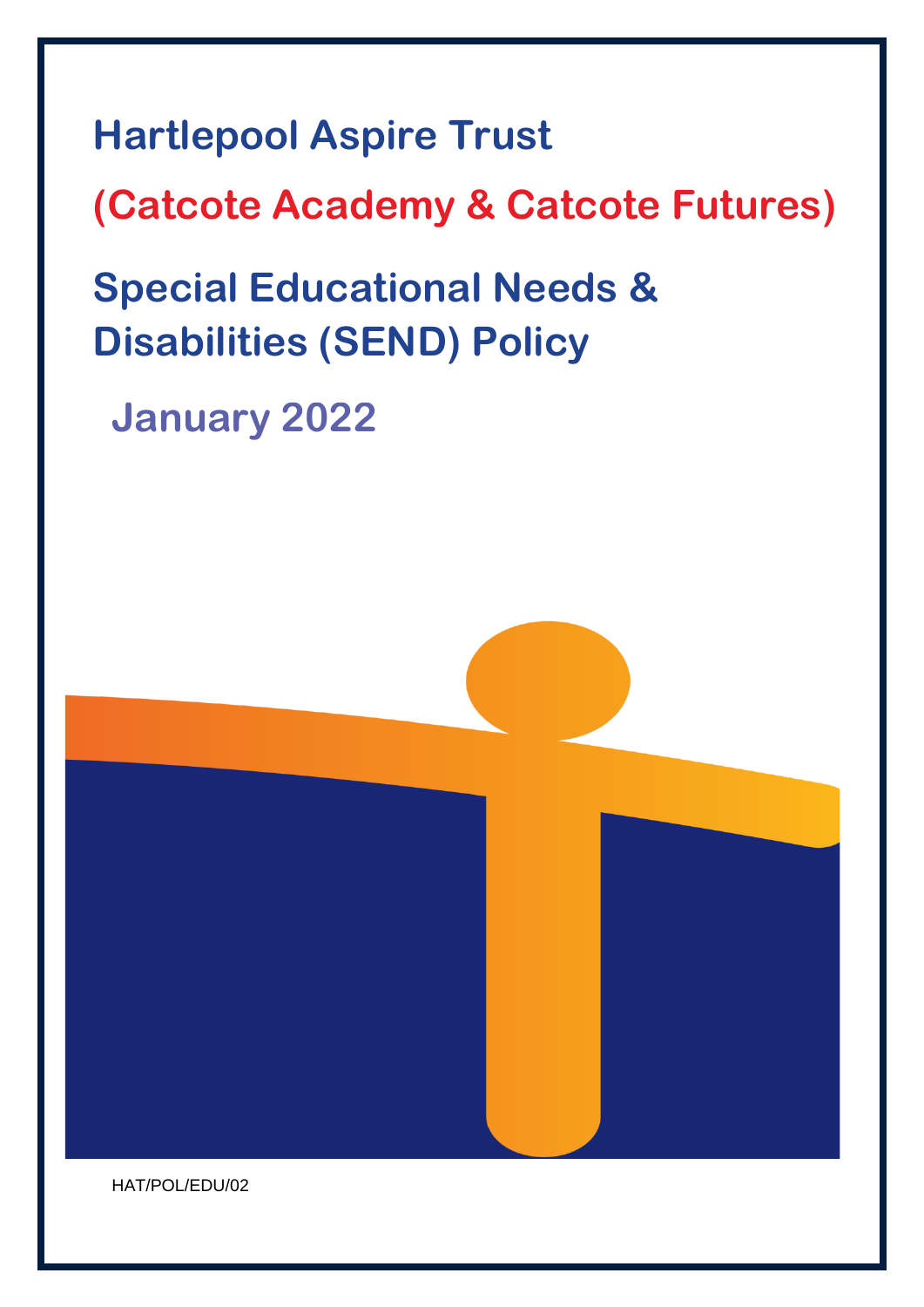Originator: Emma Straker **Date:** January 2022

Approver: Finance & Audit Committee Date: March 2022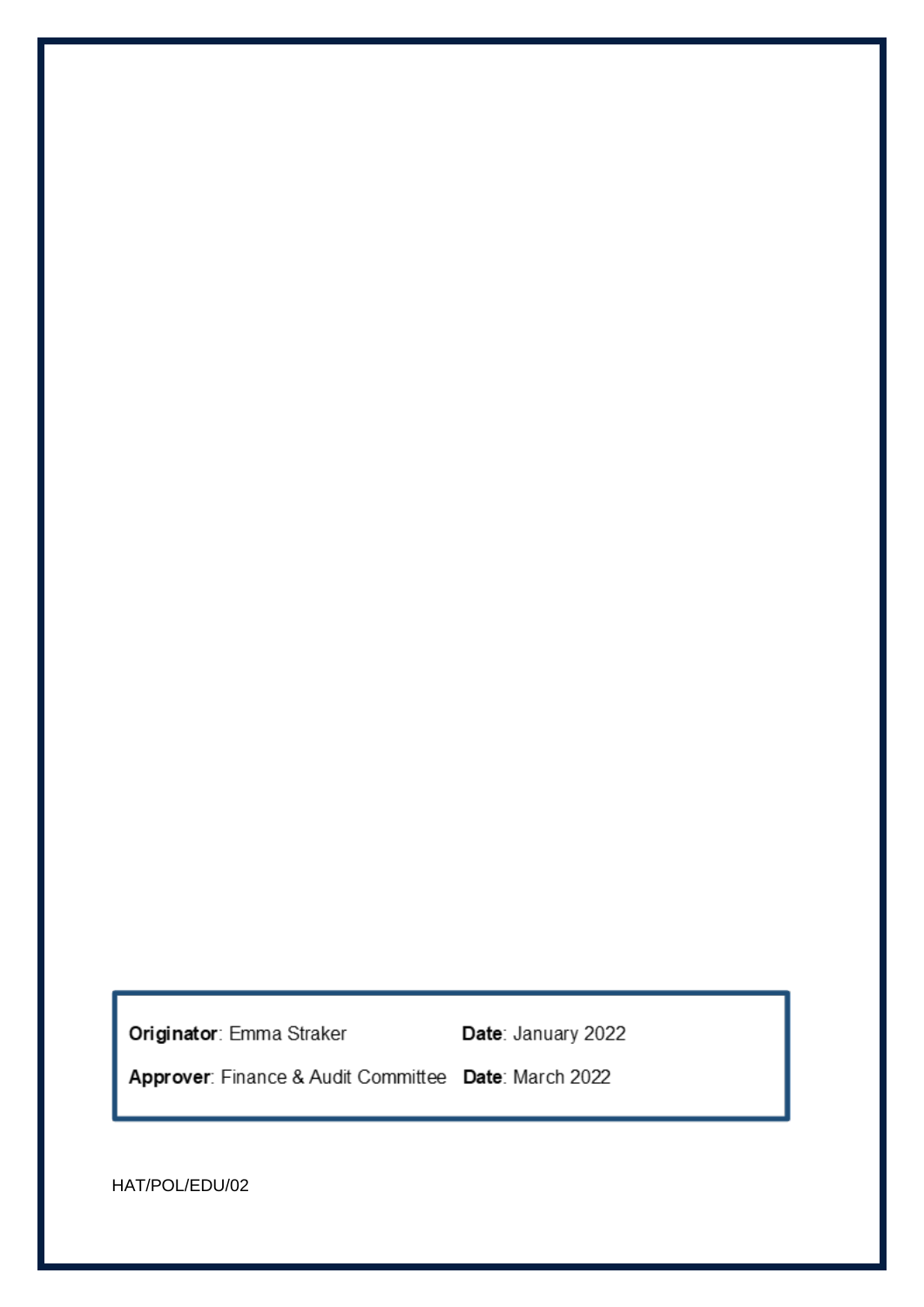# **Contents:**

#### [Introduction](#page-3-0)

- 1. [Legal framework](#page-4-0)
- 2. [Responsibilities](#page-4-1)
- 3. [Policy](#page-5-0)
- 4. [Joint Commissioning, planning and delivery](#page-8-0)
- 5. [Local Offer](#page-8-1)
- 6. [EHC plans](#page-9-0)
- 7. [Reviewing EHC plans](#page-9-1)
- 8. Monitoring and review
- 9. [Definitions/abbreviations](#page-10-0)
- 10. [Records](#page-10-1)
- 11. [Appendices](#page-11-0)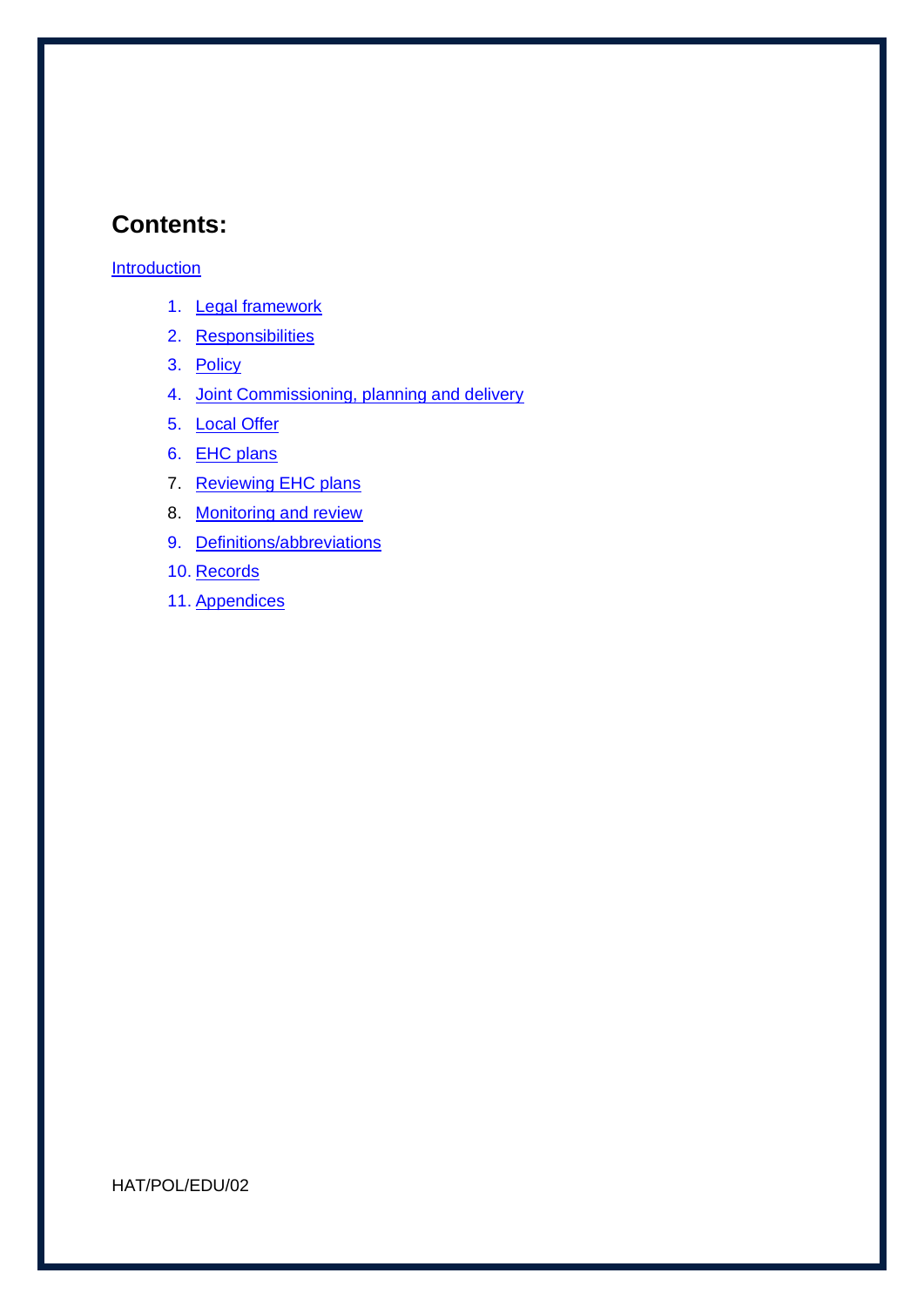### <span id="page-3-0"></span>**Introduction**

We aim to ensure that Catcote Academy is a friendly and secure place, with a stimulating and rewarding environment. We want every student to make as much progress as possible and aim to offer enriching experiences alongside a broad, balanced and personalised curriculum, using a range of strategies and approaches appropriate to individual needs and learning styles. The Academy adopts a proactive approach to disability equality, incorporating it into all decisions and activities.

Policies are in place to ensure the wellbeing of the whole trust community, and that the aims set out above are supported.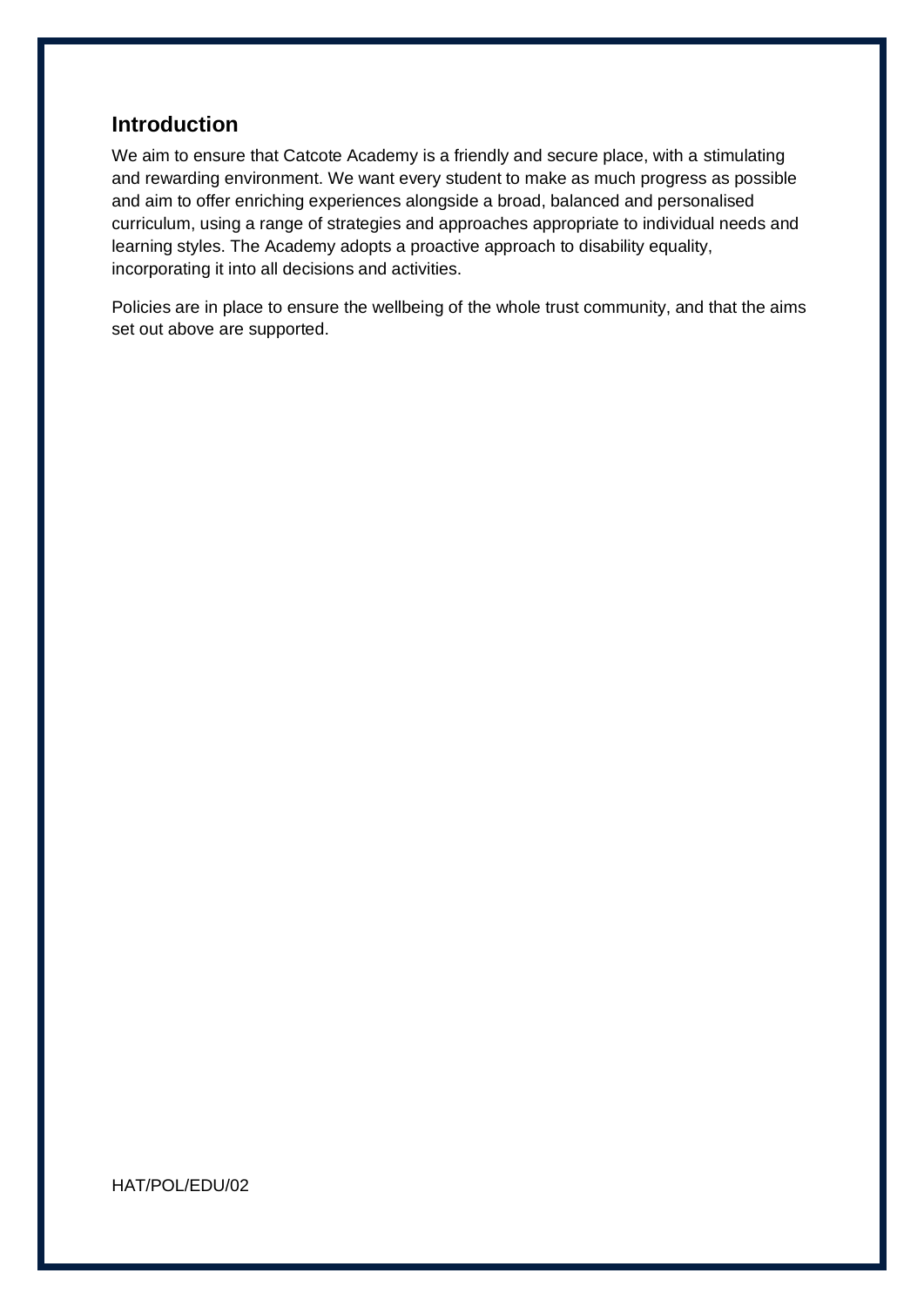# <span id="page-4-0"></span>**1 Legal framework**

This policy has due regard to all relevant legislation including, but not limited to, the following:

- Children and Families Act 2014
- Health and Social Care Act 2012
- Equality Act 2010
- The Equality Act 2010 (Disability) Regulations 2010
- Education Act 1996
- Education Act 2002
- Mental Capacity Act 2005
- Children Act 1989
- The Special Educational Needs and Disability (Amendment) Regulations 2015
- The Special Educational Needs (Personal Budgets) Regulations 2014
- The Special Educational Needs and Disability (Detained Persons) Regulations 2015
- Local Government Act 1974
- Disabled Persons (Services, Consultation and Representation) Act 1986
- Data Protection Act 2018
- The UK General Data Protection Regulation (GDPR)

This policy has due regard to statutory and non-statutory guidance, including, but not limited to, the following:

- DfE (2015) 'Special educational needs and disability code of practice: 0 to 25 years'
- DfE (2015) 'Supporting pupils at school with medical conditions'
- DfE (2021) 'Keeping children safe in education 2021'
- DfE (2018) 'Working Together to Safeguard Children 2018'
- DfE (2018) 'Mental health and wellbeing provision in schools'

This policy operates in conjunction with the following trust policies:

- Admissions Policy
- Ready to Learn Policy
- Supporting Pupils with Medical Conditions Policy
- Child Protection and Safeguarding Policy
- Complaints Procedures Policy
- Accessibility Policy

## <span id="page-4-1"></span>**2 Responsibilities**

The following people have responsibilities under this policy: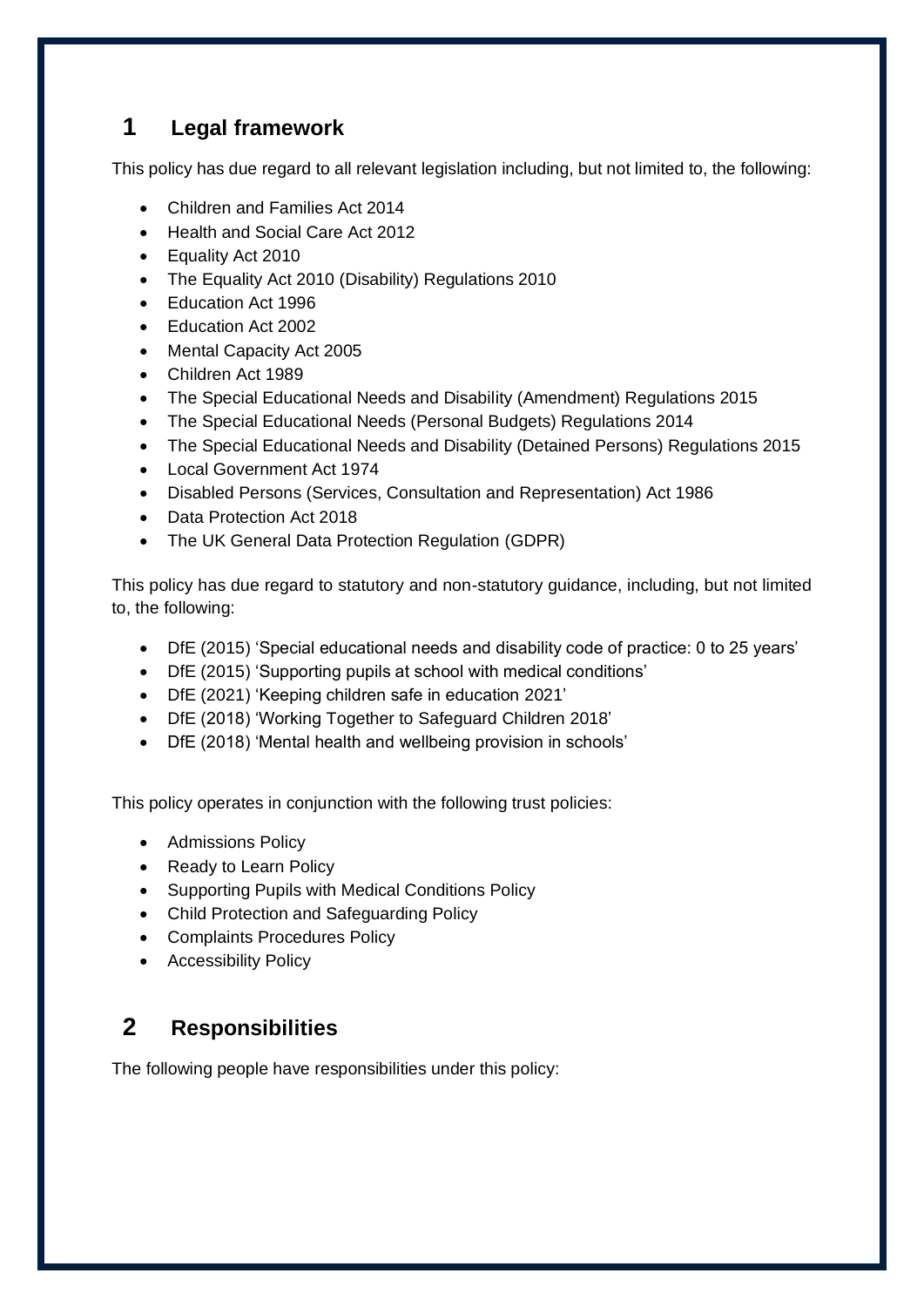## 2.1 Chief Executive Officer (CEO)

The CEO is responsible for the strategic direction of the Trust's SEND Policy and ensuring that statutory requirements are met. The CEO has discharged the day to day operational responsibility for implementing the policy to the SENCo for the Trust.

## 2.2 Special Educational Needs Co-ordinator (SENCo)

The SENCo is responsible for the operational implementation of the policy across the settings overseen by the Trust. The SENCo ensures that the Trust fulfils its statutory duties in relation to Education, Health and Care Plans and monitoring progress towards identified outcomes.

## 2.3 EHC Co-ordinator

The EHC Co-ordinator is overseen by the SENCo and is responsible for ensuring that an EHC review for each student is completed annually. The EHC Co-ordinator will fulfil the Trust's operational duties in relation to EHC meetings, including organising and chairing review meetings and ensuring that the information provided to the Local Authority is of a high quality.

### 2.4 Teaching staff

Teaching staff are responsible for the implementation of the policy within the classroom. Teachers will identify individual long and short-term outcomes for each student and contribute to Annual Review meetings.

### 2.5 Support staff

Support staff are responsible for ensuring that they implement the policy in all of their interactions with students.

# <span id="page-5-0"></span>**3 Policy**

### 3.1 Our approaches

We are committed to providing a friendly atmosphere where students can fulfil their potential, grow in confidence and above all, be happy. We achieve this by employing excellent teachers and support staff who help students to develop both academically and socially. We encourage students to develop and express their opinions in a constructive and positive manner.

Our ultimate aim is to prepare all our students for smooth transition into their adult life, increasing their understanding of their environment and ultimately the wider world. This focus begins during the early phases of their learning experiences and continues to develop with greater emphasis through the 14-19 curriculum.

Classes are organised primarily according to need, followed by students' ability and age. Some classes follow a curriculum specifically designed to meet their needs e.g. SCERTS for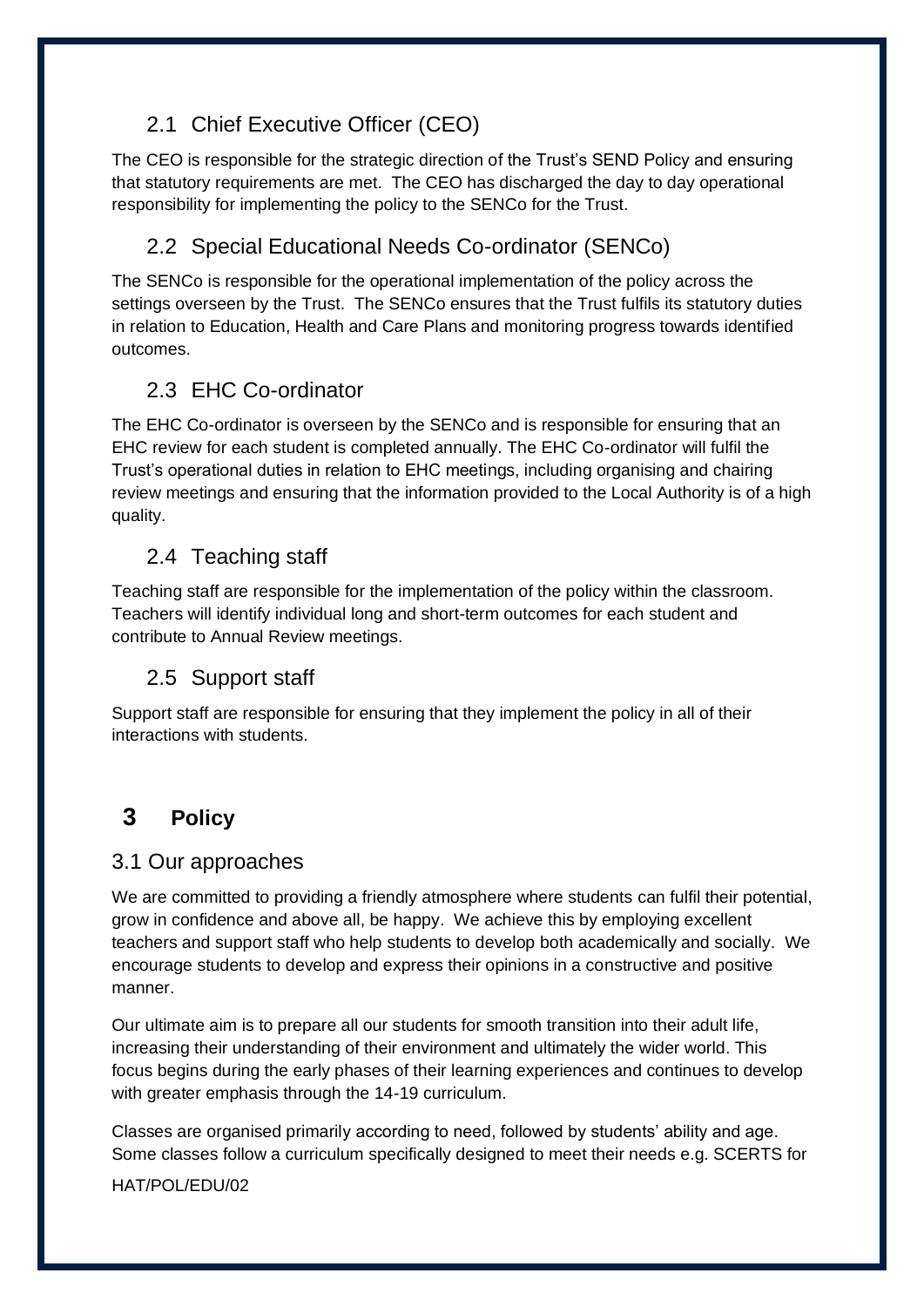autism. We personalise every student's curriculum according to their individual needs and, as students get older, provide opportunities to develop independent living and work-related learning skills.

#### **3.1.1 Identifying Special Educational Needs**

All Catcote Academy students have an Education, Health and Care Plan, produced as a result of statutory assessment in the years prior to their admission. The statutory assessment will identify any special educational needs requiring specialist provision and the Academy will implement provision to meet these needs.

The Academy takes a proactive approach to identifying additional special educational needs whilst students are on roll, having a dedicated SENCo and skilled and experienced teaching staff, as well as support from a range of external agencies. The need for further assessment or support is discussed on an ongoing basis to address any issues that arise, and during Annual Review meetings.

#### **3.1.2 Meeting Special Educational Needs**

Catcote students are given access to a broad and balanced curriculum, adapted for their needs. A 14-19 programme of personalised learning stretches and challenges the students including programmes of accreditation whenever appropriate. All students also work on Personal, Health and Social Education. We have the appropriate expertise, as well as the facilities, to help those children and young people who need to follow a semi-formal, developmental curriculum and have trained staff to implement programmes for students who are on the autism spectrum. The needs of individual students are detailed through their EHC Plan, Outcomes Plan and, where appropriate, individual behaviour (CASS) plans and individual curriculum planning.

Our students can benefit from up to three years of extended education through our  $6<sup>th</sup>$  Form Programme. Our KS4 and 5 classes offer a range of vocational training and work experience (in and out of trust), courses leading to accreditation and continuing basic skills support. We also offer a Supported Internship programme which focuses on securing paid employment.

#### **3.1.3 Supporting families and students**

We provide a range of opportunities for parents to be involved in decision-making and have their voice heard in the running of the Academy. We value the opinions of parents and carers and operate an 'open door' policy for contact with the trust, as well as sending out questionnaires regularly. Some classes use the 'Class Dojo' platform to further engage with parents, particularly where students have limited communication skills.

We encourage all parents to have a close working relationship with the trust, particularly with their child's pastoral teacher, our SENCo and our Student and Family Support Officer. We use home-school books and the Class Dojo app to foster good communication and invite parents in to school for special events e.g. Fairtrade Tea Party, Summer Fun Day, Sports Day. Our staff are available to listen to any concerns that parents have and work with them to make sure their child gets the most from their time at the Academy.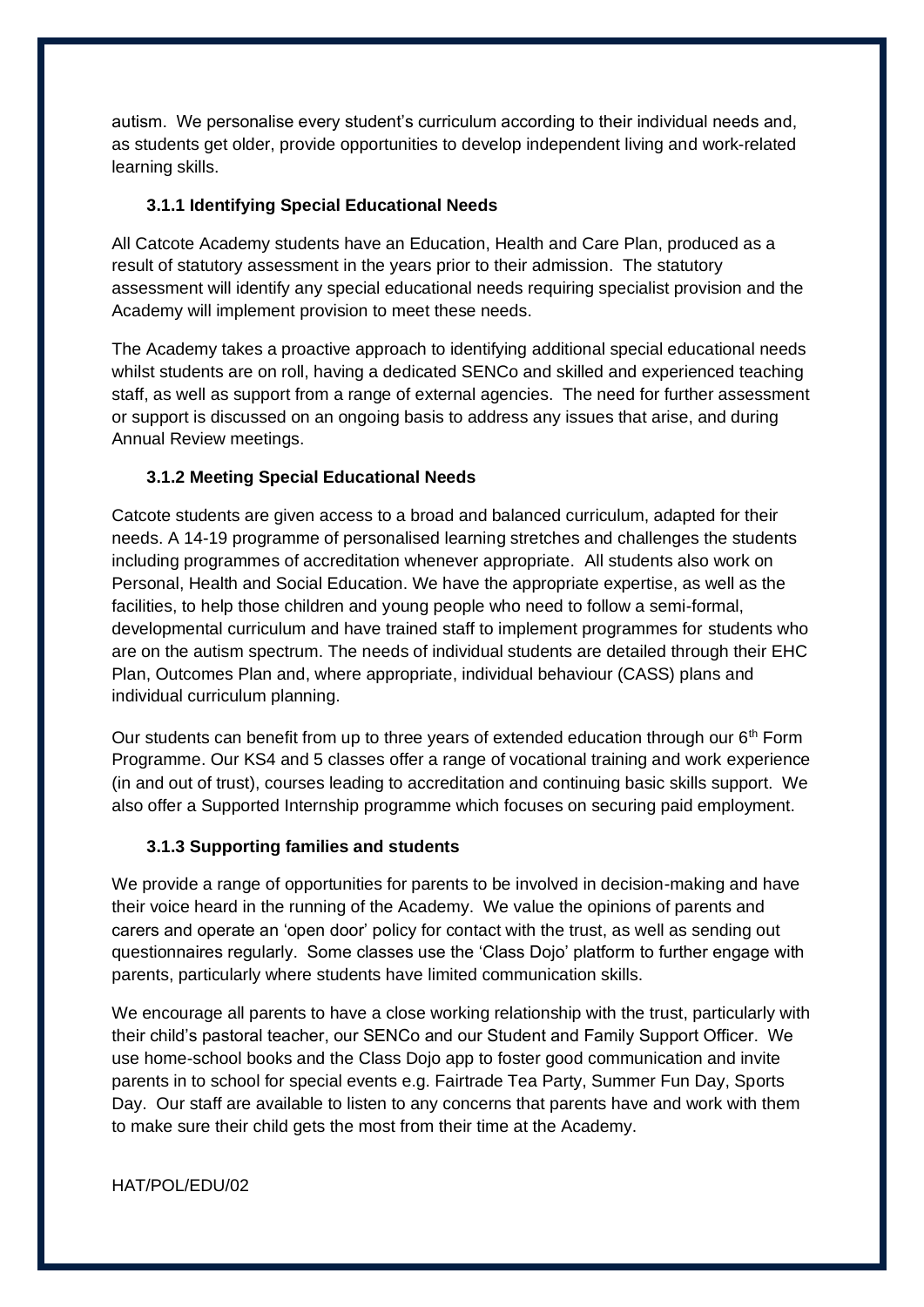Parents are invited to their child's Annual Review meeting, as well as other meetings that are held for individual students. We ask parents to complete a written views form as part of this process, or they can provide their views verbally during the meeting.

Our Parents and Friends group is a registered charity which raises funds to contribute towards enrichment activities for students. All parents are invited to join and the group meets regularly. Funds raised have supported class trips, discos and the purchase of specialist equipment.

We have a student council for the Academy which meets every term. There are representatives from each pathway, who are elected by their peers. The student council considers whole trust issues and ideas from each class. Items discussed and acted on include the purchase of equipment for the playground and trust buses arriving late.

We use a student review booklet or student views sheet to ensure that students' views are included in their Annual Review meeting. This is particularly useful for students who do not want to attend the meeting as well as those who aren't able to express themselves fully. The information contained in these booklets is used to form part of their EHC Plan and makes sure that students' voice is heard, including about their hopes and dreams for the future.

#### **3.1.4 Dealing with complaints**

Complaints usually arise when a parent or carer is unhappy with the way a young person has been treated, or with the way they have been treated by the trust. Our Complaints Procedure ensures that every complaint is dealt with fairly and consistently.

It is in everyone's interest that complaints are resolved at the earliest possible stage. The experience of the first contact between the complainant and the trust can be crucial in determining whether the complaint will escalate. All staff need to know the procedures that follow, and the part that they may play in them.

#### **3.1.5 Training and resources**

We place a great emphasis on staff development at Catcote Academy and have a wellestablished programme of professional development and progression for staff. There is a high proportion of teaching staff who have completed their training whilst employed by the Academy, giving them a huge depth of experience in meeting students' special educational needs. This also ensures that our students are taught and supported by staff who know them very well and understand how to help them make progress in the curriculum.

Our staff have completed training in a range of special educational needs, teaching strategies and subject-specific skills.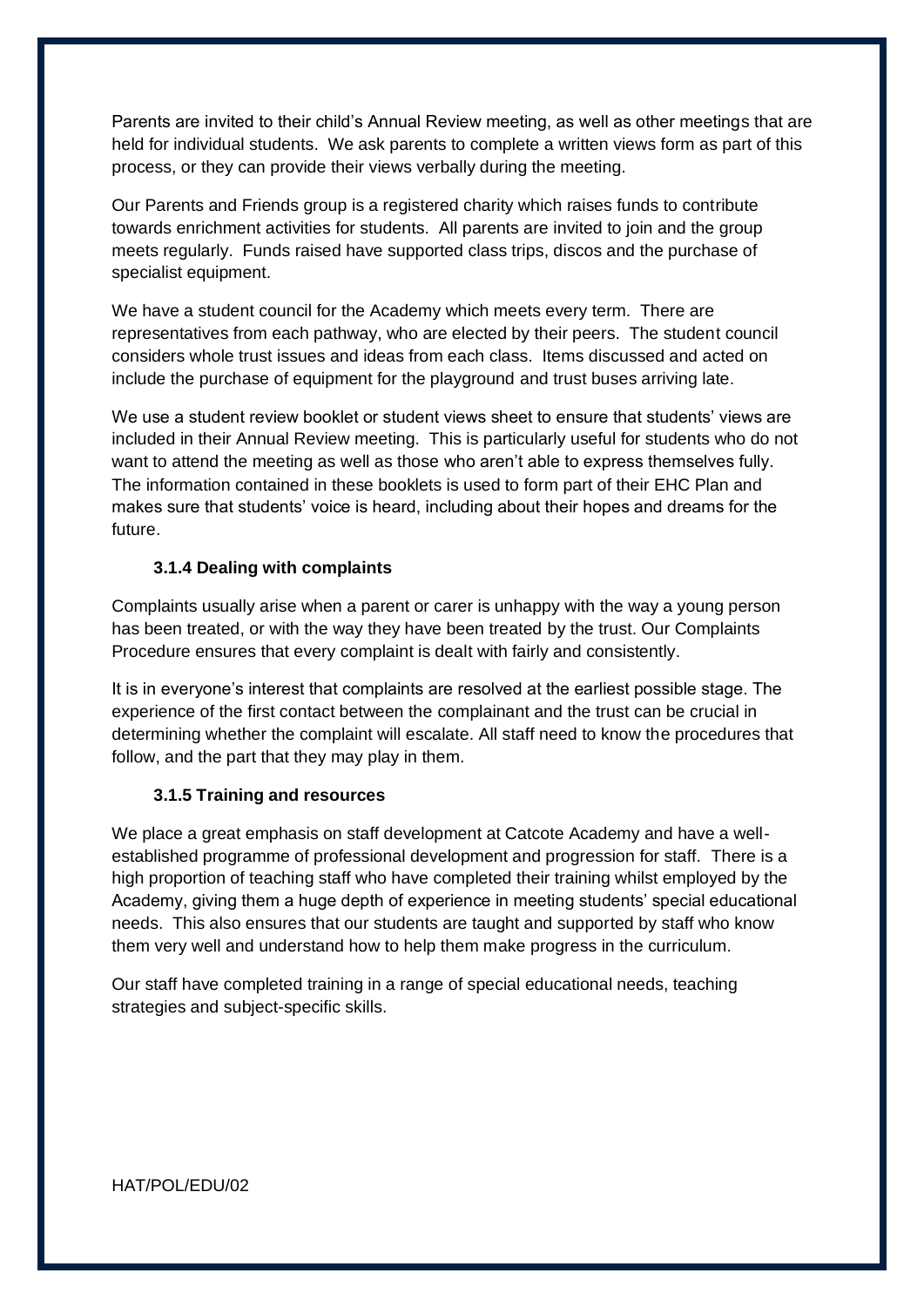#### **3.1.6 Storing and managing information**

All SEND information is stored securely, whether in paper or electronic format. Each student has a SEND File which is stored in a locked cupboard within the admin office at the Academy. Electronic files are stored securely on Sharepoint.

### 3.2 Reviewing provision

We have several mechanisms to ensure that the effectiveness of all provision within the Academy is continuously reviewed and evaluated, including through individual students' Annual Reviews, monitoring of teaching and learning and priorities identified in the trust's Development Plan.

### 3.3 Links with external support agencies

We draw on the expertise and knowledge of a range of external partners in order to support students' learning and progress. We use their advice and recommendations to problem solve and support students more effectively.

### <span id="page-8-0"></span>**4 Joint commissioning, planning and delivery**

The trust will assist the LA in carrying out their statutory duties under the Children and Families Act 2014, by ensuring that services work together where this promotes children and young people's wellbeing or improves the quality of special educational provision (Section 25 of the Children and Families Act 2014).

The trust will draw on the wide range of local data sets about the likely educational needs of students with SEND to forecast future needs, including:

- Population and demographic data.
- Prevalence data for different kinds of SEND among children and young people at the national level.
- Numbers of local children with EHC plans and their main needs.
- The numbers and types of settings locally that work with or educate students with SEND.
- An analysis of local challenges or sources of health inequalities.
- The trust's Data Protection Policy will be adhered to at all times.

The trust will plan, deliver and monitor services against how well outcomes have been met, including, improved educational progress and outcomes.

## <span id="page-8-1"></span>**5 Local Offer**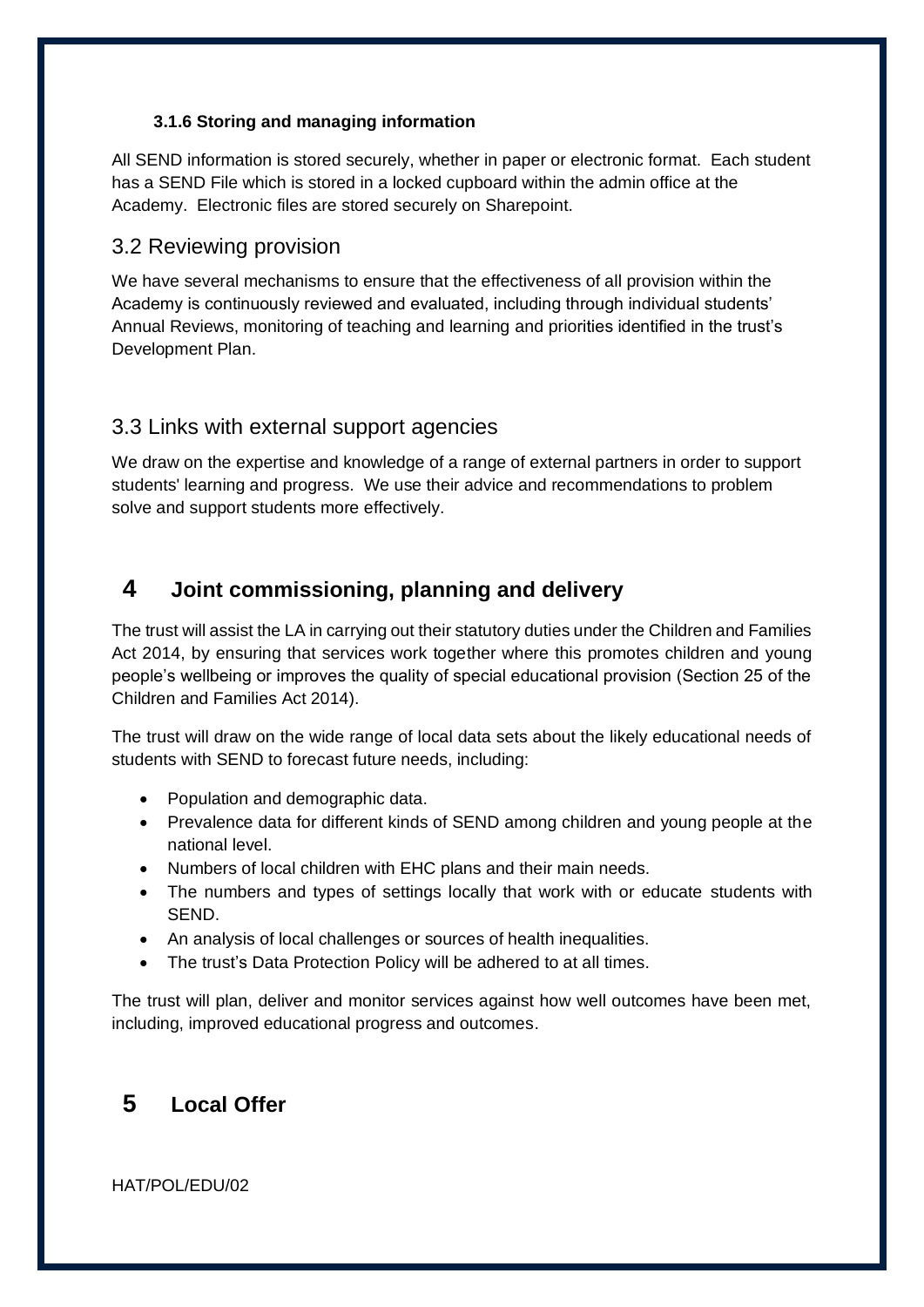The trust's board of trustees will collaborate with and support the LA in developing and reviewing the Local Offer, where necessary and appropriate, to ensure that it is:

- **Collaborative**: Where appropriate, the trust will work with LAs, parents and students in developing and reviewing the Local Offer. The trust will also cooperate with those providing services.
- **Accessible**: The trust will collaborate with the LA during development and review to ensure that the LA's Local Offer is easy to understand, factual and jargon-free; is structured in a way that relates to students' and parents' needs, e.g. by broad age group or type of special educational provision; and is well signposted and publicised.
- **Comprehensive**: The trust will help to ensure that parents and students understand what support can be expected to be available across education, health and social care from age 0 to 25 and how to access it. The school will assist the LA in ensuring that the Local Offer includes eligibility criteria for services, where relevant, and makes it clear where to go for information, advice and support, as well as how to make complaints about provision or appeal against decisions.
- **Up-to-date**: The trust will work with the LA to review the Local Offer to ensure that, when parents and students access the Local Offer, the information is up-to-date.

The trust will provide the LA with information about their existing SEND provision and capabilities to support students with SEND to aid in the drafting of the Local Offer.

# <span id="page-9-0"></span>**6 EHC plans**

The trust will review each student's EHC plan to ensure that it includes the statutory sections outlined in the 'Special educational needs and disability code of practice: 0 to 25 years', labelled separately from one another. If a student's needs significantly change, the trust will request a re-assessment of an EHC plan at least six months after an initial assessment. Thereafter, the CEO will request the LA to conduct a re-assessment of a student whenever they feel it is necessary.

The trust will ensure that any EHC plan information is kept confidential and disclosed on a need-to-know basis. Information regarding a student's EHC plan will only be shared with other educational settings if the student is transferring there, for the setting to develop an individual learning plan. The trust will take steps to ensure that students and parents are actively supported in developing and reviewing EHC plans.

## <span id="page-9-1"></span>**7 Reviewing EHC plans**

The trust will:

• Cooperate with the relevant individuals to ensure an annual review meeting takes place, including convening the meeting on behalf of the LA if requested.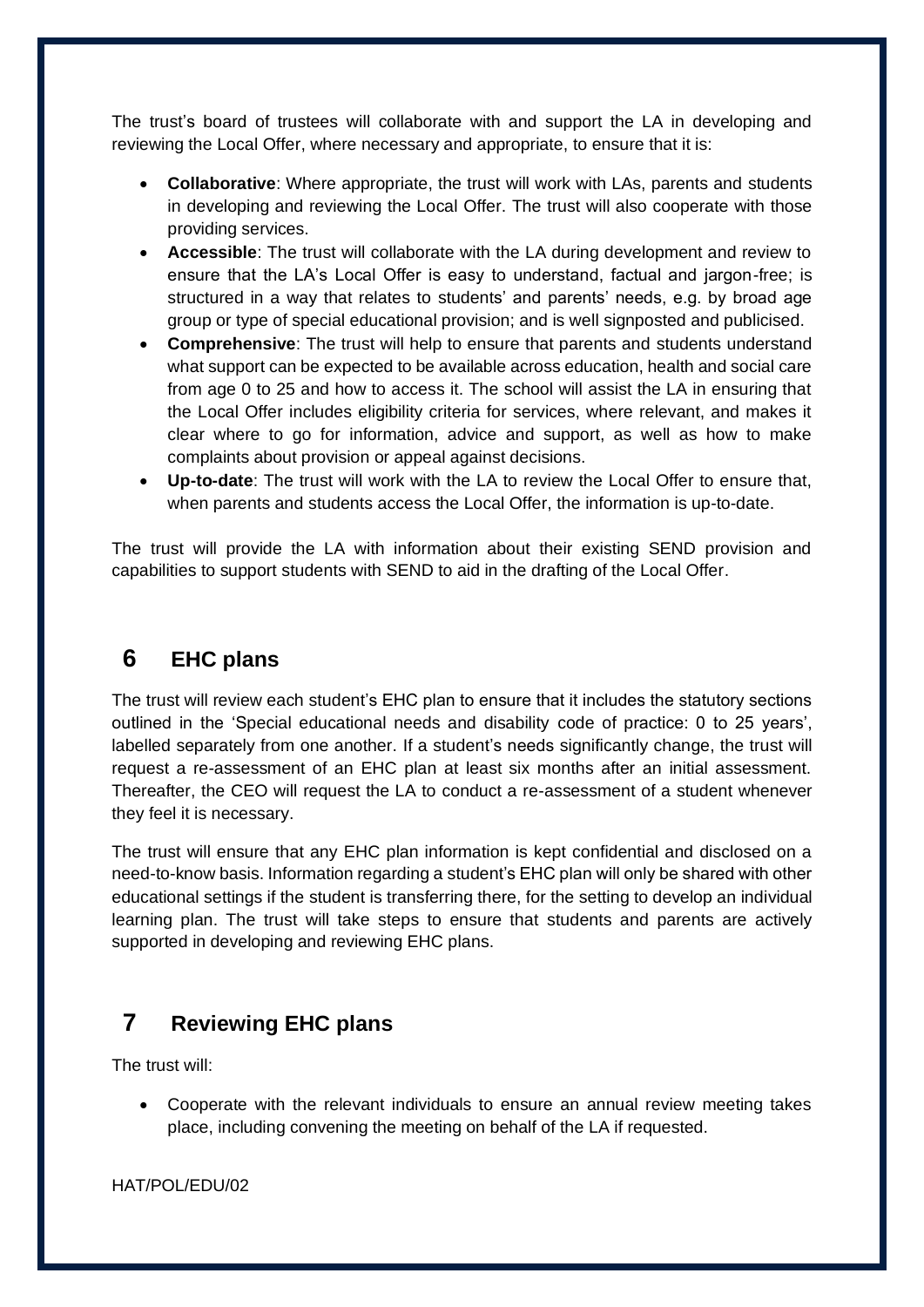- Ensure that the appropriate people are given at least **two** weeks' notice of the date of the meeting.
- Contribute any relevant information and recommendations about the EHC plan to the LA, keeping parents involved at all times.
- Ensure that sufficient arrangements are put in place at the trust to host the annual review meeting. This may involve some people attending in person and some virtually, through an online meeting platform.
- Cooperate with the LA during annual reviews.
- Lead the review of the EHC plan in order to create the greatest confidence amongst students and their parents.
- Seek advice and information about the student prior to the annual review meeting from all parties invited, and send any information gathered to all those invited, at least two weeks in advance of the meeting.
- Prepare and send a report of the meeting to everyone invited within **four** weeks of the meeting, which sets out any recommendations and amendments to the EHC plan.
- Provide the LA and parents with any evidence to support the proposed changes and giving those involved at least 15 days to comment and make representations.
- Clarify to the parents and student that they have the right to appeal the decisions made in regard to the EHC plan.

## **8 Monitoring and review**

This policy shall be reviewed annually and revised if necessary. The document will be approved by the Board of Trustees.

## <span id="page-10-0"></span>**9 Definitions / Abbreviations**

| Term        | <b>Meaning</b>                             |
|-------------|--------------------------------------------|
| CEO         | <b>Chief Executive Officer</b>             |
| <b>DfE</b>  | Department for Education                   |
| <b>EHC</b>  | Education, Health and Care                 |
| <b>EFA</b>  | <b>Education Funding Agency</b>            |
| <b>HAT</b>  | <b>Hartlepool Aspire Trust</b>             |
| <b>SEND</b> | Special Educational Needs and Disabilities |

### <span id="page-10-1"></span>**10 Records**

The following records are produced as a result of implementation of this Policy: